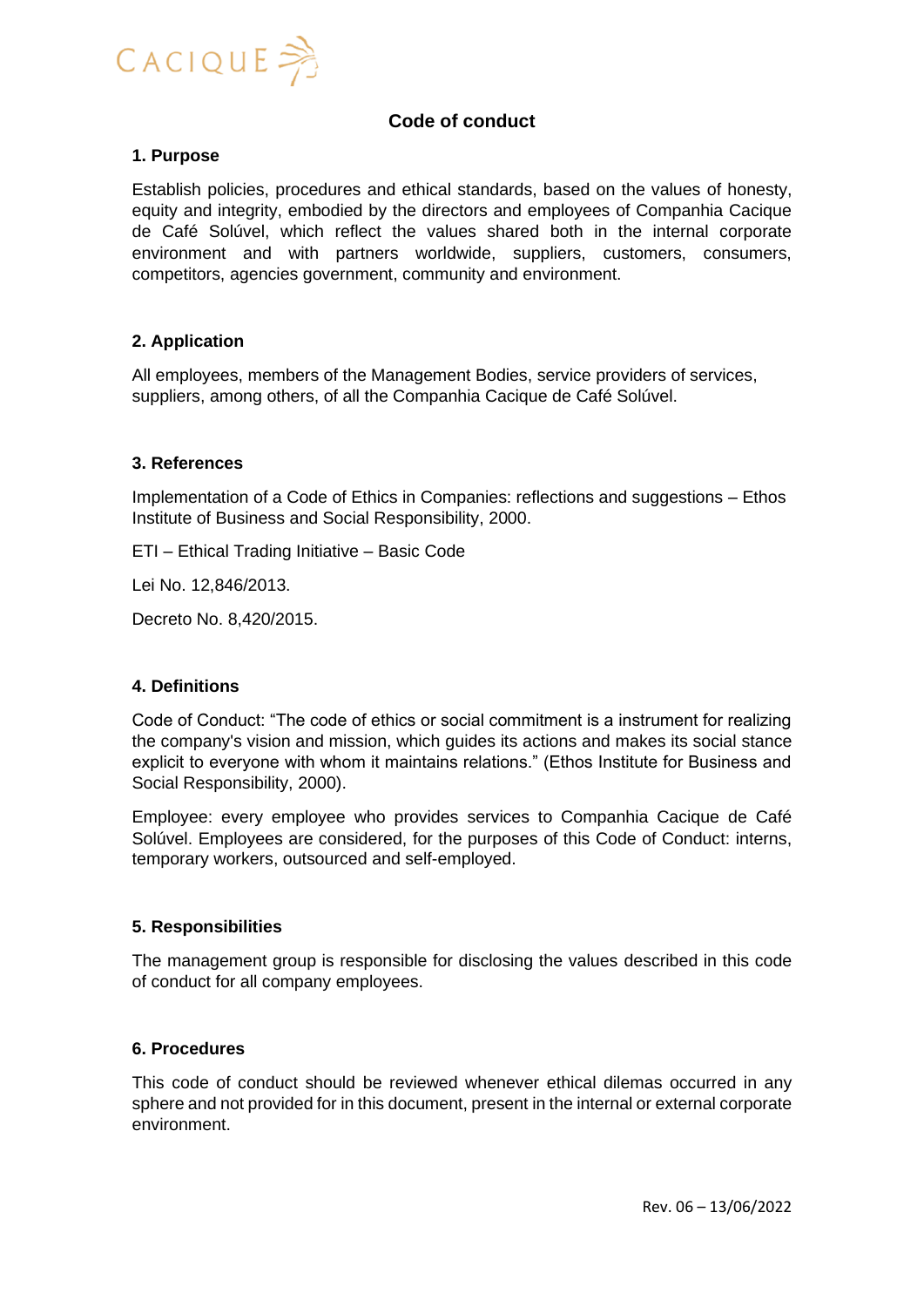

## **6.1 Presentation**

Companhia Cacique de Café Solúvel is a national company that operates in the domestic and foreign markets, in cultural, political and economic environments varied.

This Code of Conduct contains policies, procedures and ethical standards shared by our company, directors and employees and reflect the responsibilities and values practiced both in our corporate environment internally and with our national and global partners, suppliers,customers, consumers, competitors, government agencies, Community and environment, obeying the legal precepts in force in our country and in countries with which we interact.

We believe that the understanding and incorporation of the actions described in this Code of Conduct by our managers and employees will lead to the most high degree of integrity, earning the respect of our local partners and global markets, adding value to our business and reinforcing the confidence of our shareholders, preparing us for the full exercise of citizenship.

## **6.2 Shareholders**

We are a privately held corporation.

We adopt a posture of ethics and transparency in the disclosure of interest of shareholders, as well as we meet the requirements of the legislation and the Company's Bylaws.

# **6.3 Employees**

We adopt fair and ethical criteria in relations with employees. We strongly repudiate the use of child labour, forced, slave, analogous, or any type of irregular work;

We value the diversity of the workforce, respecting the characteristics of our business;

We guarantee equal opportunities;

We recognize the right of free association of our employees and we respect your participation in unions;

We respect the political party activities of our employees, in the However, everyone must always act on a personal basis and in such a way as not to interfere with your professional responsibilities;

We promote the exchange and dissemination of knowledge and training continuation of our employees;

We guarantee the health and safety of the employee offering all the conditions and equipment necessary for their protection;

We promote activities that allow the balance between professional life, personal and family.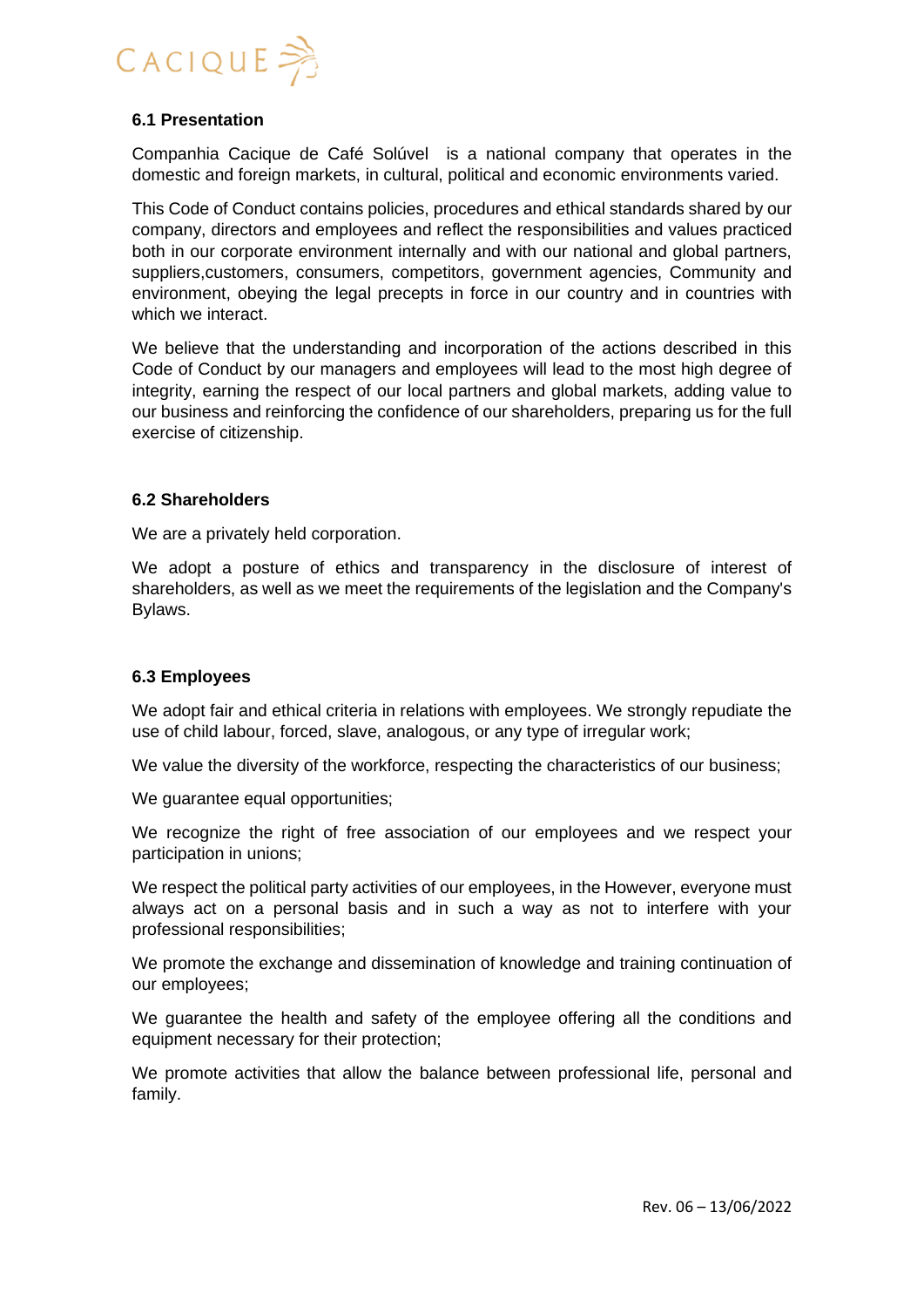

## **6.3.1 Recruitment and Selection:**

The recruitment and selection processes are based exclusively on qualification criteria for the position, therefore, devoid of any prejudice or form of discrimination, whether of age, race, color, social class, religion, origin, disability, gender, sexual orientation, marital status, affiliation with unions and political parties, among others, respecting individual choices of each person.

#### **6.3.2 Hierarchical Relationships:**

We seek patterns of coexistence between superiors and subordinates based on the ethics, mutual respect and valuing the role of each individual for the fulfillment of organizational objectives.

We repudiate any conduct of our officers, managers and leaders that cause embarrassment to subordinates or other people in the company, such as such as intimidation, harassment of any kind, psychological or physical aggression.

#### **6.3.3 Privacy:**

6.3.3.1 Of the company in relation to the employee We consider private life a fundamental human right. Of that In this way, any personal information of employees is collected only for specific business reasons and in accordance with the applicable legislation.

Such information is kept confidential and is not passed on to third parties, strictly following all the legal impositions provided for in the General Law of Data Protection (Law No. 13.709/18), in particular data processing personal.

#### **6.3.3.2 The employee in relation to the company**

Regarding confidential and restricted information, considered secrets industries, we expect from employees:

Secrecy;

Confidentiality;

Preservation of the good name of the institution and co-workers.

#### **6.3.4 Evaluation and Promotion:**

The evaluation and promotion criteria are based on performance and supported by actions of professional development.

## **6.3.5 Dismissal:**

We defend the humanization of the dismissal process. For this:

We practice personal and confidential feedback;

The dismissal process is guided by ethics and respect for human beings, taking place in a transparent manner and preserving the privacy of the person;

We offer guidelines for relocation to the job market, such as complement to the dismissal process.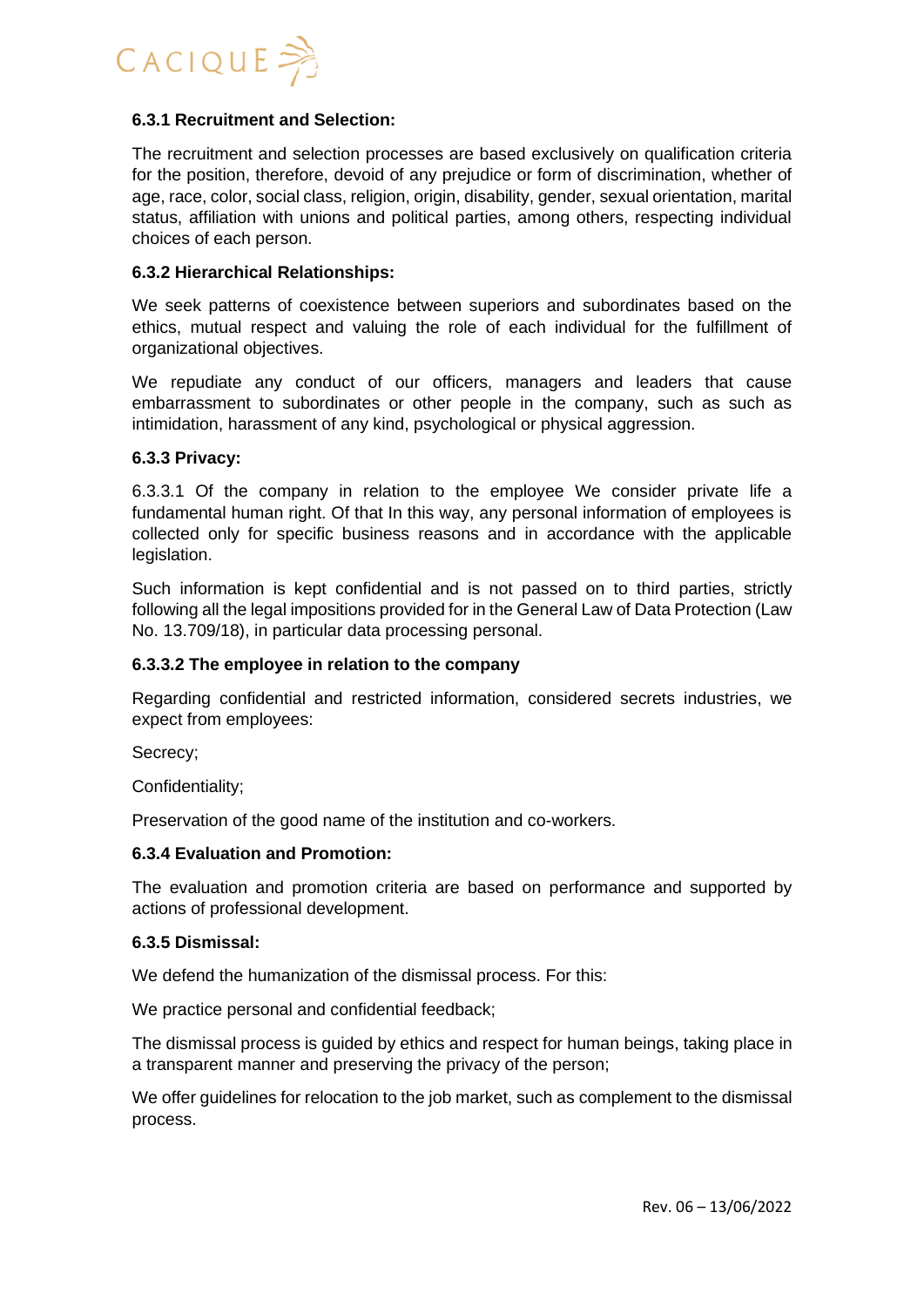

# **7. Business Integrity:**

We do not give or receive, directly or indirectly, bribes or other advantages improperly to obtain commercial or financial gains, whether in the public sphere or toilet.

No employee shall offer, give or receive any gift or payment that is or could be considered to be a bribe;

Any request or offer of a bribe must be rejected immediately and informed to the responsible management group

# **8. Commercial Relations:**

## **8.1 Relationship with Customers:**

We respect and value our customers and treat them ethically and fairly.

We are committed to offering quality products that meet and exceed customer expectations. Our products are safe for human consumption. We respect the technical specifications and legislation relevant to the internal market and external.

We condemn any coercive and unfair practices in relations with our customers and with the final consumer.

Information about our customers is treated confidentially.

Customer expenses related to meals, transportation, accommodation or entertainment are acceptable as long as they are justified by reason of work, carried out within reasonable limits and that do not imply constraint no need for compensation.

# **8.2 Relationship with Suppliers and Service Providers:**

We deal ethically and fairly with our suppliers.

We comply with the requirements defined between the parties in purchase orders or contracts.

We demand that our suppliers act with honesty and transparency in negotiations.

We require our suppliers to adopt practices of ethical integrity and conduct and maintain adequate secrecy about confidential information that they may acquire as a result of activities carried out for or jointly with the Company.

We require our suppliers to commit to complying with legislation in force, with special attention to the following questions:

- Respect for the right of association and collective bargaining;
- Absence of discrimination or any type of harassment;
- Absence of child labor and forced labor;
- If the supplier is a rural producer, he must not cultivate in an area of environmental preservation;
- Solid waste, effluent and emissions management program atmospheric, if applicable to the activity performed by the supplier;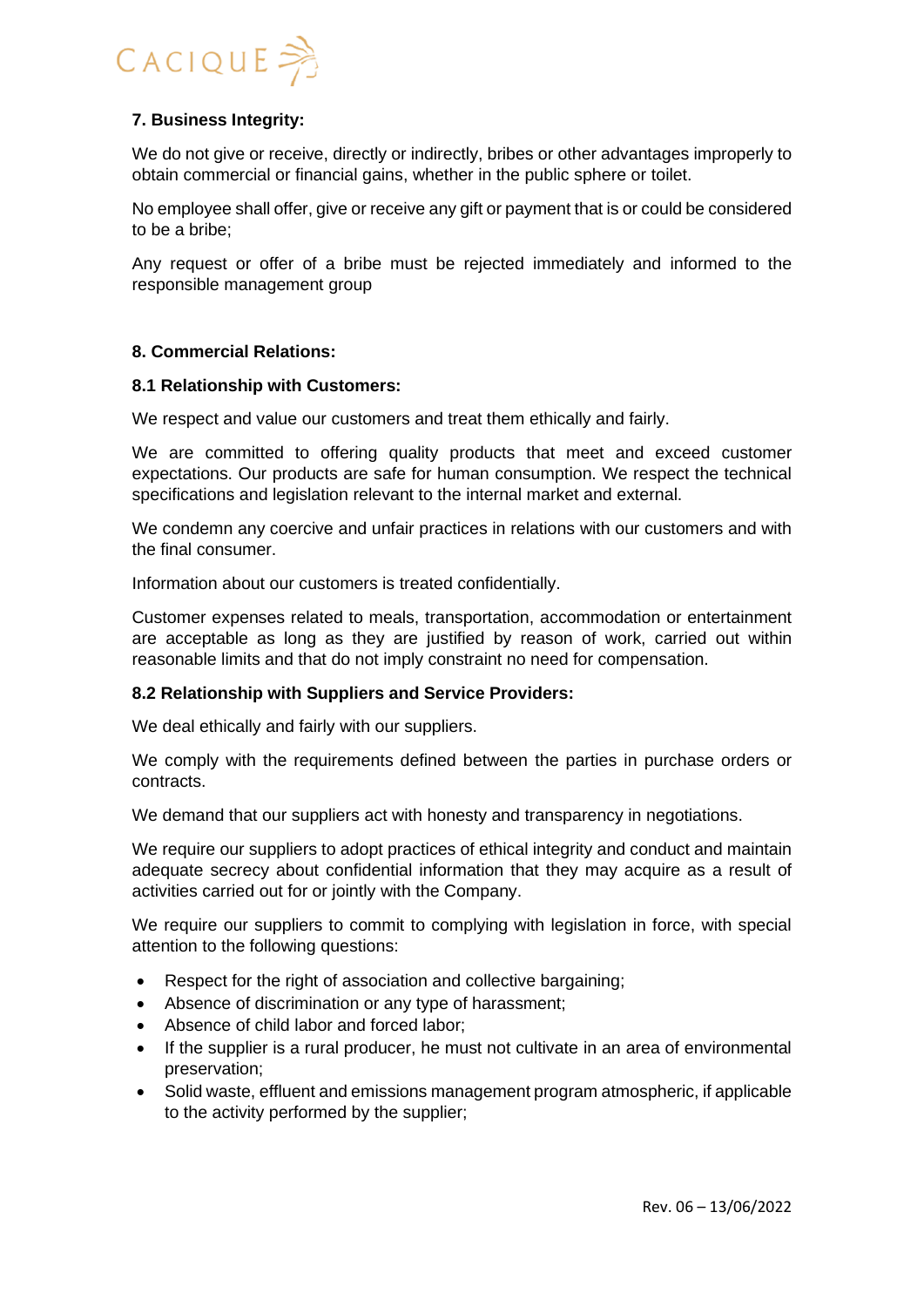# $CACIQUE$

We condemn attitudes that privilege suppliers and service providers, under any pretext. Therefore, we advise our employees to refuse any gifts, favors and lavish entertainment activities or excessive, which could be seen as a bribe, payment or attempt to exert influence.

Expenses with suppliers related to meals, transportation, accommodation or entertainment are acceptable as long as they are justified by reason of work, carried out within reasonable limits, and that do not imply constraint no need for compensation.

Cash gifts, bribes or kickbacks are prohibited in any and all circumstance.

We have adopted a rigorous process of cadastral evaluation, social suitability, environmental and reputational, especially with regard to suppliers and service providers of service, in order to guarantee that under no circumstances is the employment and/or the use of forced, bonded or similar labor, or any Other type of irregular work in the provision of its services, including in relation to companies that provide services to you (partners, suppliers and/or subcontractors), as well as certifying that the contracted company does not use of practices of negative discrimination and limiting access in the relationship of employment or maintenance, such as, but not limited to: origin, gender, sexual orientation, race, color, physical condition, religion, marital status, age, family situation and/or pregnancy status.

# **8.3 Relationship with Competitors:**

We respect our competitors and believe in free, fair and open.

We prohibit any agreements and/or exchanges of confidential information commercially sensitive with competitors, as well as any understandings and/or agreements between competitors, explicit or tacit, that may give rise to or influence, directly or indirectly, the fixing of prices, readjustments, discounts, sales conditions, market division, among others measures that may limit or restrict in any way free competition in the market.

We do not use unfair business practices that could harm our competition, such as espionage and spreading rumours.

We respect intellectual property rights.

# **8.4 Relationship with the Public Sphere:**

We conduct our business with transparency and integrity, complying with obligations imposed by law before all public bodies, whether fiscal, labor, civil liability, including Law No. 12,846/2013, and Decree 8,420/2015, which deal with anti-corruption practices in the public sphere.

We record our reports and balance sheets correctly, consistently, accurately and complete. Books and records accurately reflect business operations of the Company.

We allow the presence of candidates in political campaigns in the company, to better clarify the decision of the employees' vote, promoting greater awareness about this event of exercising citizenship. the activity is carried out according to pre-established criteria in order not to privilegie any candidate or party.

We do not provide funding to political parties and candidates for office electives.

In the same sense, it is expressly forbidden for any employee to offer, promise or authorize, directly or through a third party, any payment in cash or any object or service of value, to persons in the government, political parties and their members or to any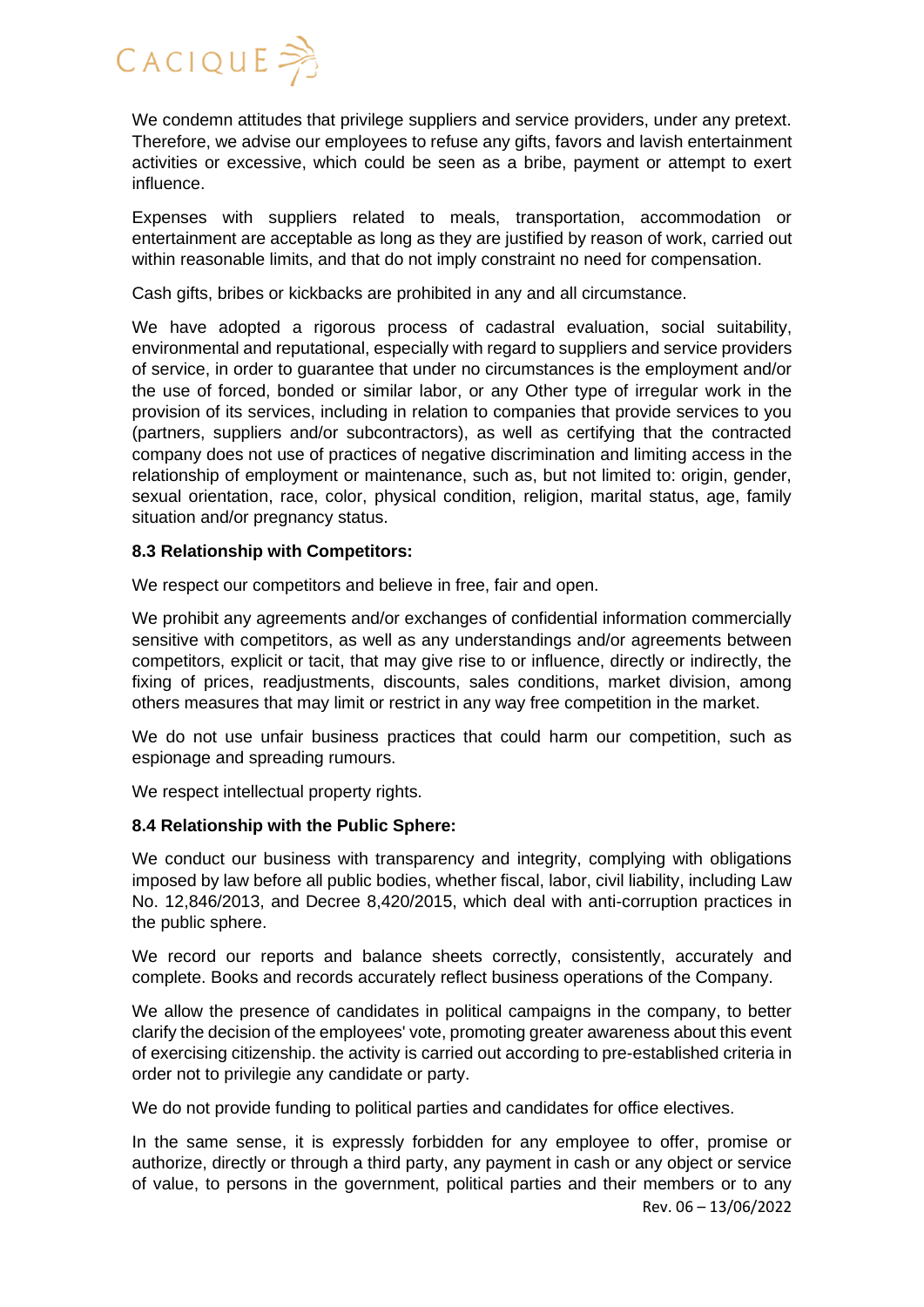

candidates for office politicians, as well as family members or similar of any such persons, with the intention of obtaining personal benefit or that could favor the company to obtain or retain benefits.

It is forbidden to practice any harmful acts that attack the property national or foreign public, against principles of Public Administration or against international commitments assumed by Brazil.

## **9. Environment**

We respect the environment and adopt sustainable behaviors to preservation of natural resources.

We are committed to using natural resources efficiently, in especially non-renewable ones, reduce greenhouse gas emissions, protect forests, defend human rights along the entire chain of supplies, adhere to the highest ethical standards of commerce, invest in clean energies and innovations that allow production with the least impact possible.

We observe the legislation in force, as well as the legal, normative and administrative related to the environmental area and related, emanating from the spheres Federal, State and Municipal, implementing efforts in this Direction with their respective suppliers of products and services, so that they are also committed to joining forces to protect and preserve the environment, as well as to prevent harmful practices to the environment environment, in their respective commercial relationships.

We certify that our suppliers and service providers have commitment to the protection and preservation of the environment, in order to prevent and eradicate practices harmful to the environment, executing their services in compliance with current legislation, as well as legal acts, normative and administrative related to the environmental area and related, emanating of the Federal, State and Municipal spheres.

We develop programs for the management of solid waste, effluents and atmospheric emissions, in accordance with local legislation.

We seek to reduce the use of non-renewable resources.

# **10.Community:**

We recognize our socio-environmental obligation to the communities that welcome.

We support projects that care for the customs, traditions and values of community and who are committed to the formation of future generations and preservation of the environment.

# **11.Violations:**

We hope that employees and other audiences covered by this code of conduct understand and comply with these guidelines in all circumstances.

An employee who violates a Company conduct, practice or policy will be subject to disciplinary action.